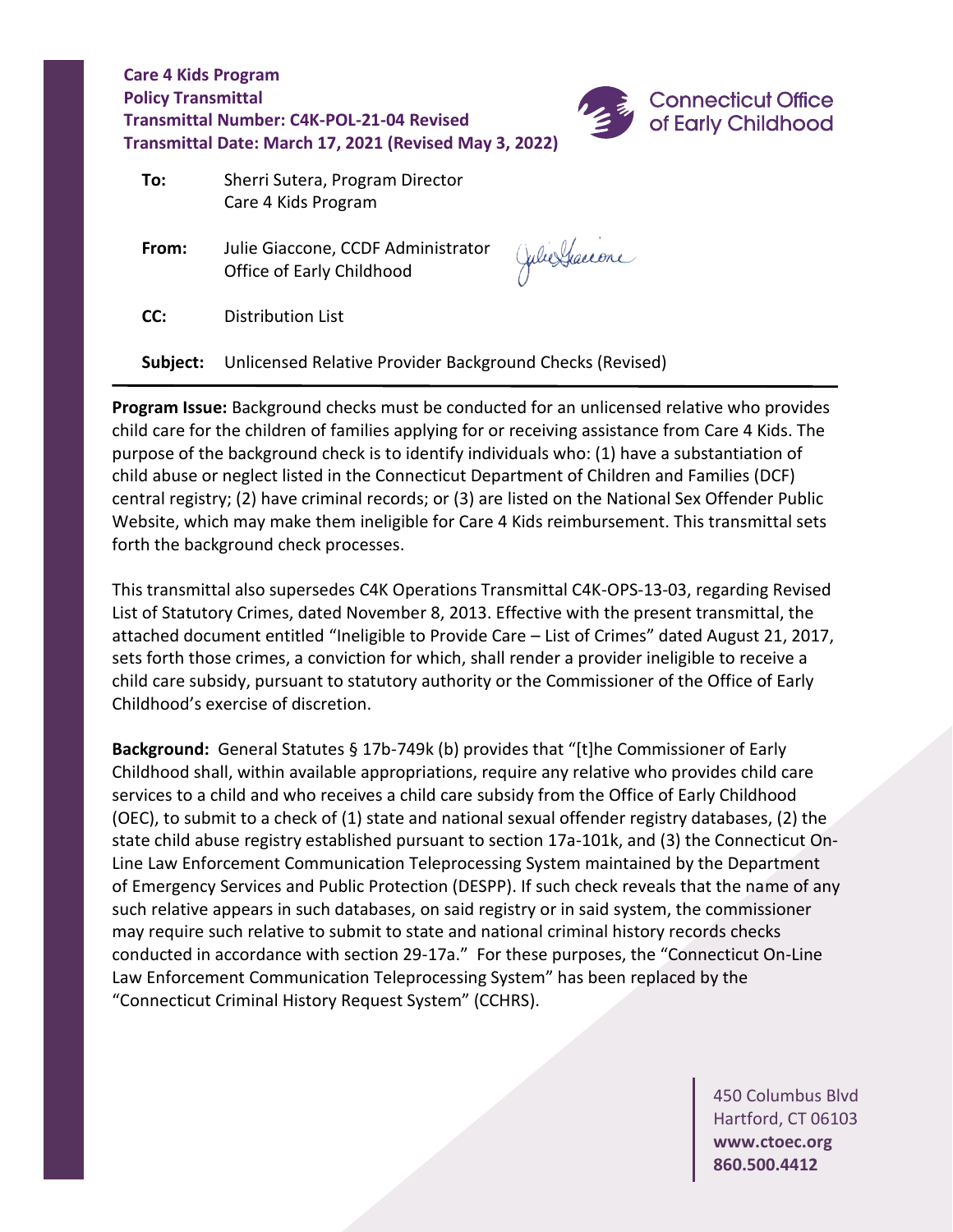

General Statutes § 17b-749k (c) provides that "[t]he commissioner shall have the discretion to refuse payments for child care under any financial assistance program administered by him or her if the person or relative providing such child care has been convicted in this state or any other state of a felony, as defined in section 53a-25,<sup>1</sup> involving the use, attempted use or threatened use of physical force against another person, of cruelty to persons under section 53- 20, injury or risk of injury to or impairing morals of children under section 53-21, abandonment of children under the age of six years under section 53-23 or any felony where the victim of the felony is a child under eighteen years of age, or of a violation of section 53a-70,  $2$  53a-70a,  $3$  53a-70b, $4$  53a-71, $5$  53a-72a, $6$  53a-72b<sup>7</sup> or 53a-73a, $8$  or has a criminal record or was the subject of a substantiated report of child abuse in this state or any other state that the commissioner reasonably believes renders the person or relative unsuitable to provide child care."

General Statutes § 17b-750 provides that "[n]o child care subsidy shall be paid to an unlicensed child care provider if such provider has been convicted of any crime involving sexual assault of a minor or serious physical injury to a minor or any crime committed in any other state or jurisdiction the essential elements of which are substantially the same as such crimes. If the Commissioner of Early Childhood has reason to believe that a provider of child care services has been so convicted, the commissioner may demand that such provider be subject to state and national criminal history records checks. If criminal history records checks are required pursuant to this section, such checks shall be conducted in accordance with section 29-17a."

Section 17b-749-12 (d) (4) of the Regulations of Connecticut State Agencies provides that "[n]o child care subsidy shall be paid to an unlicensed child care provider if such provider has been convicted of any crime involving sexual assault of a minor or serious physical injury to a minor or any crime committed in any other state or jurisdiction the essential elements of which are substantially the same as such crimes pursuant to section 17b-750 of the Connecticut General Statutes. The commissioner shall have discretion to refuse payments to any provider if the person has been convicted in this state or any other state of any crimes specified in section 17b-749k of the Connecticut General Statutes or has a criminal record or was the subject of a

 $1$  "An offense for which a person may be sentenced to a term of imprisonment in excess of one year is a felony." General Statutes § 53a-25 (a).

<sup>2</sup> Sexual assault in the first degree: Class B or A felony.

<sup>&</sup>lt;sup>3</sup> Aggravated sexual assault in the first degree: Class B or A felony.

<sup>4</sup> Sexual assault in spousal or cohabitating relationship: Class B felony.

<sup>5</sup> Sexual assault in the second degree: Class C or B felony.

 $6$  Sexual assault in the third degree: Class D or C felony.

 $<sup>7</sup>$  Sexual assault in the third degree with a firearm: Class C or B felony.</sup>

<sup>8</sup> Sexual assault in the fourth degree: Class A misdemeanor or class D felony.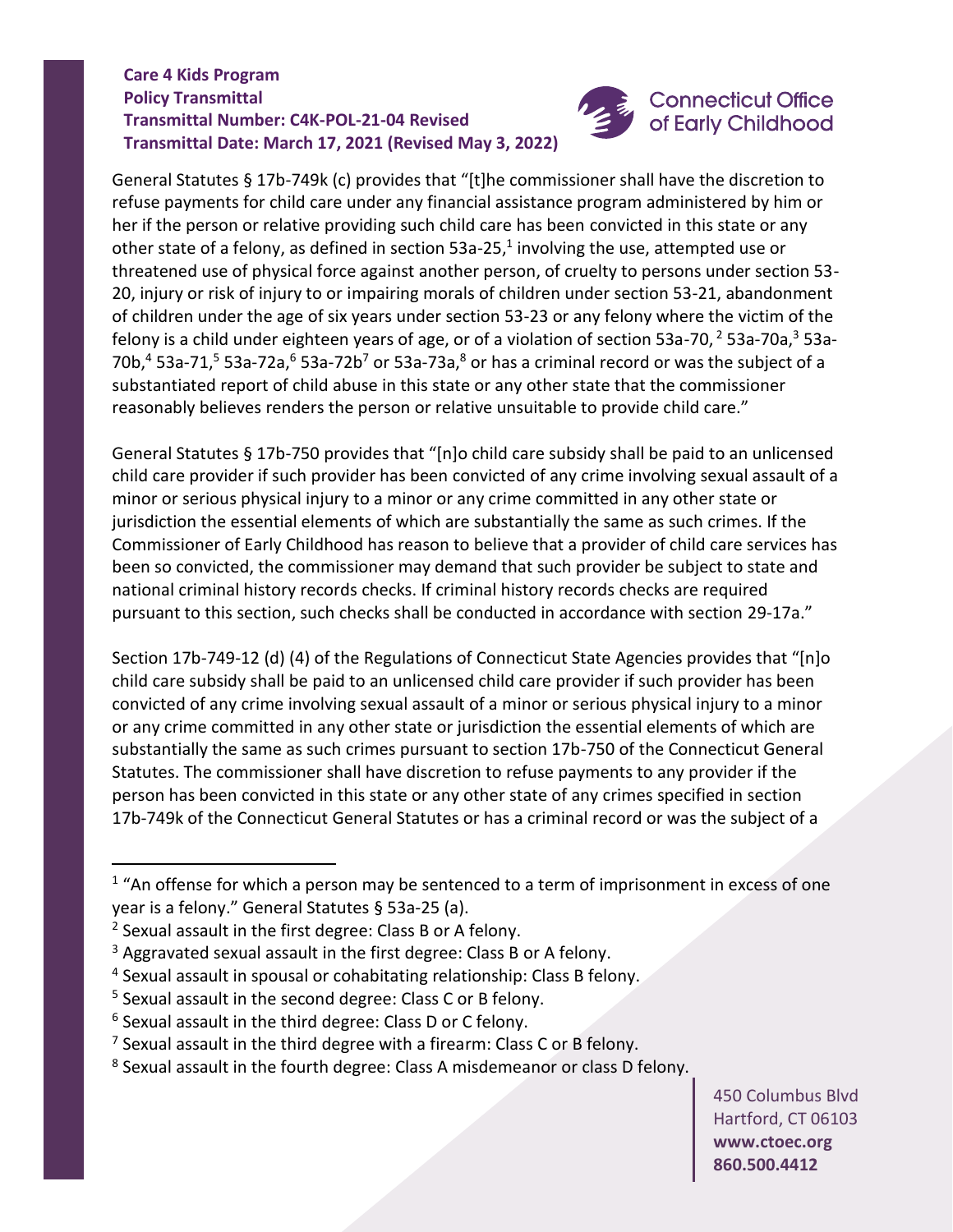

substantiated report of child abuse or neglect in this state or in any other state that the commissioner reasonably believes renders the person unsuitable to provide child care."

Section 17b-749-12 (d) (5) of the Regulations provides that "The commissioner shall have discretion to refuse payments under the following conditions: A. if the provider has an outstanding arrest warrant for any offense that is classified as a felony; B. if the provider has a child abuse or neglect allegation pending; C. if the provider is physically or mentally incapable of providing safe or competent care to the child; or D. whenever the commissioner has obtained information from a reliable source that a provider has not been providing or is not capable of providing safe or competent care, including but not limited to a record of an outstanding arrest for child abuse or neglect, risk of injury or impairing the morals of a minor, the illegal use, sale or possession of controlled substances, a crime against persons or other similar offenses."

**Policy Directive:** Background checks shall be conducted on all unlicensed relative child care providers at the following times: (1) at the provider's initial eligibility determination for Care 4 Kids payments; and (2) every subsequent 60 months after the last completion date of a background check. The background check shall be comprised of the following: (a) a check of the DCF registry for a substantiation of child abuse or neglect; (b) a name and date of birth check in CCHRS for criminal convictions in Connecticut; and (c) a search of the National Sex Offender Public Website. If a CCHRS check reveals a conviction for a crime listed in General Statutes § 17b-749k (c), then a state and federal fingerprint check shall be completed.

## **Process Description:**

- **1. Initiating a Background Check for Unlicensed Relative Providers who accept Care 4 Kids**
	- a. For newly created unlicensed relative providers, Care 4 Kids' eligibility System, ImpaCT ("the system"), will generate a report on the first business day of the month following the creation of the provider.
	- b. For existing providers that are due for renewal, the system will initiate the check on the first business day of the month of expiration.
	- c. For providers who have previously received Care 4 Kids payments but had been inactive (when a provider does not have an active certificate), Care 4 Kids' staff shall confirm if the provider has completed a background check in the previous 5 years. If a provider does not have a completed background check in the previous 5 years, the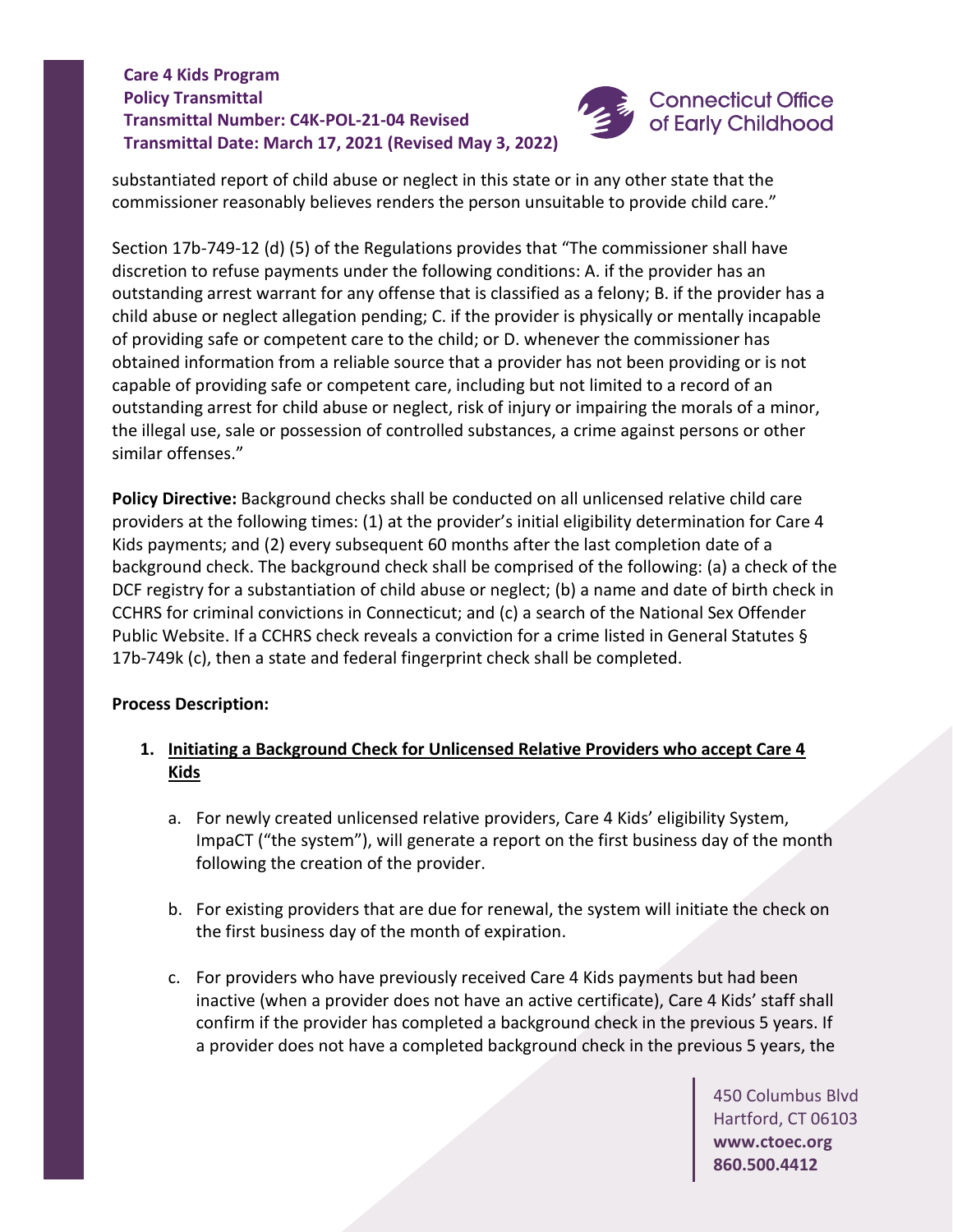

provider must complete the background check and, for purposes of this transmittal, shall be considered a newly created provider. If a provider has a completed background check within the last 5 years, the provider shall be considered an existing provider.

- d. On the first business day of the month, C4K shall send all providers who appear on the monthly report a Notice of Background Check, notifying them of the steps to initiate the background check. The background check process will be completed at the Office of Early Childhood (OEC) using the Background Check Information System (BCIS).
- e. In response to the Notice of Background Check, unlicensed relative providers will have 30 days to submit the electronic DCF Authorization for Release of Information form. Providers who fail to return the form will be made ineligible until such time the completed form is returned. Once the completed form is received, the provider's status shall be changed to eligible, and payment shall not be delayed pending the completion of the registry check, name and date of birth check, and/or the National Sex Offender Public Website check unless evidence exists to warrant a delay. See Regs., Conn. State Agencies § 17b-749-12 (e).
- f. Care 4 Kids will send OEC's Legal Division a weekly batch report of providers who have completed the DCF Authorization for Release of Information Form.
- g. The OEC's Legal Division will use the provided batch report to set up an account for providers in its BCIS. If a provider already has a BCIS account, the existing account will be used.
- h. Using the weekly batch report, OEC's Legal Division will initiate the DCF check, name and date of birth check in CCHRS, and a check of the National Sex Offender Public Website.

# **2. Procedures if an Unlicensed Relative Provider has a DCF Substantiation Listed on the Central Registry, a Conviction for a Crime Listed in General Statutes § 17b-749k (c), or an Identified Match on the National Sex Offender Public Website.**

- a. DCF Abuse or Neglect Substantiations Listed on the Central Registry:
	- i. If the provider has an abuse or neglect substantiation and is listed on the Central Registry, OEC will conduct an eligibility review of the provider. The provider shall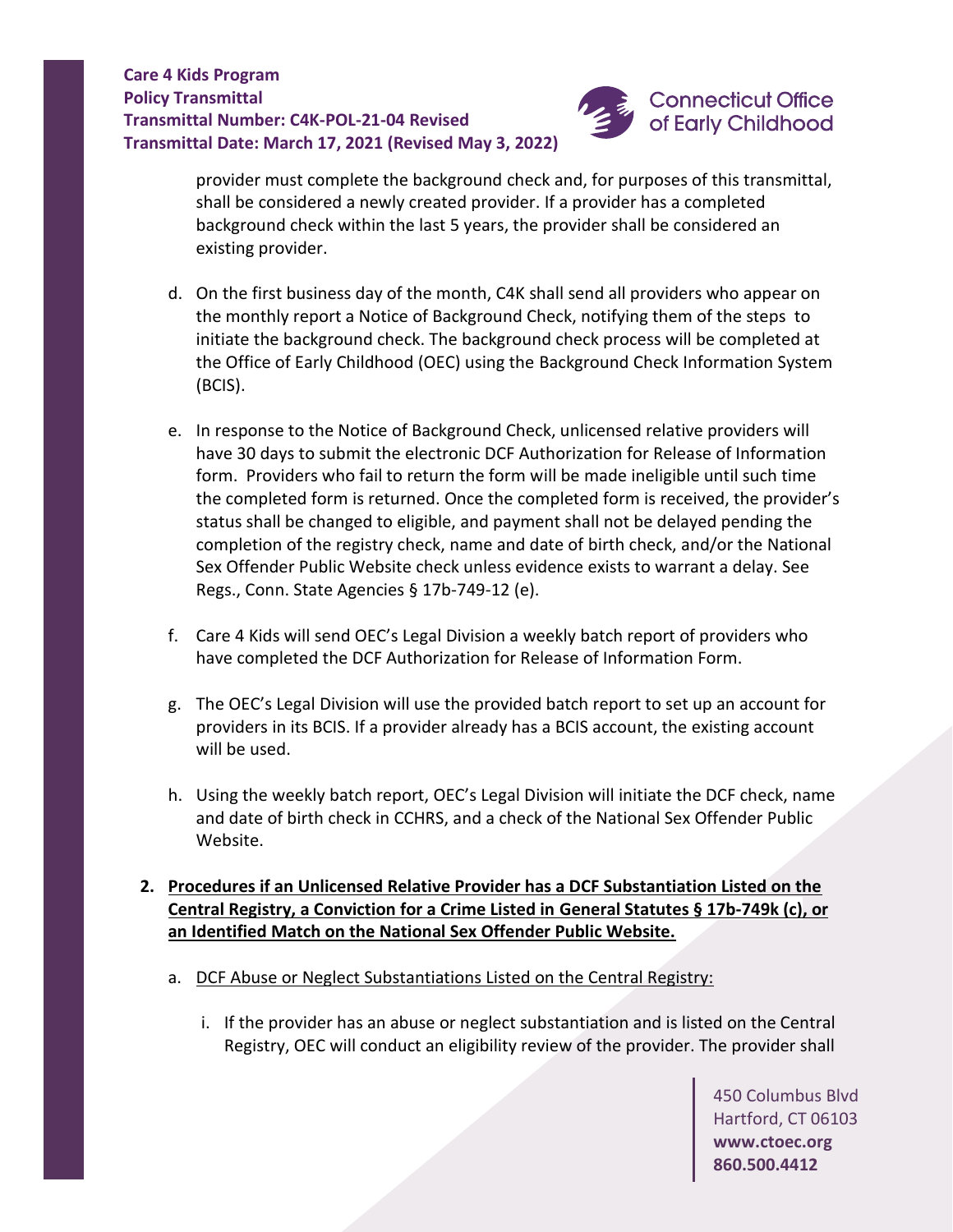

continue to receive payments pending the outcome of such eligibility review. If the provider is determined ineligible, no future payments will be processed, unless the ineligibility determination is reversed as the result of an appeal to the OEC. If the provider is determined ineligible, no future payments will be processed as of the date the provider is determined ineligible.

- ii. If a provider self-declares that he/she has a pending abuse or neglect allegation or an abuse or neglect substantiation, OEC will conduct an eligibility review of the provider. Payment shall not be delayed pending the completion of the review unless evidence exists to warrant a delay. See Regs., Conn. State Agencies 17b-749-12 (e). If the provider is determined ineligible, no future payments will be processed as of the date the provider is determined ineligible.
- iii. A provider's ineligibility based on DCF registry results shall be effective on the date the ineligibility determination is made, and no payments processed prior to this date shall be recouped based solely on such determination
- b. Name and Date of Birth Check in CCHRS for Criminal Convictions in Connecticut:
	- i. OEC's Legal Division will notify Care 4 Kids of any providers who have a conviction for a crime listed in General Statutes § 17b-749k (c) and need to complete the Criminal State and Federal Fingerprint background check.
- c. National Sex Offender Public Website Checks
	- i. If a National Sex Offender Public Website check reveals that the provider appears on the registry, OEC will conduct an eligibility review of the provider. The provider shall continue to receive payments pending the outcome of such eligibility review. If the provider is determined ineligible, no future payments will be processed, unless the ineligibility determination is reversed as the result of an appeal to the OEC. If the provider is determined ineligible, no future payments will be processed as of the date the provider is determined ineligible.
	- ii. A provider's ineligibility based on the results of the National Sex Offender Public Website check shall be effective on the date the ineligibility determination is made, and no payments processed prior to this date shall be recouped based solely on such determination.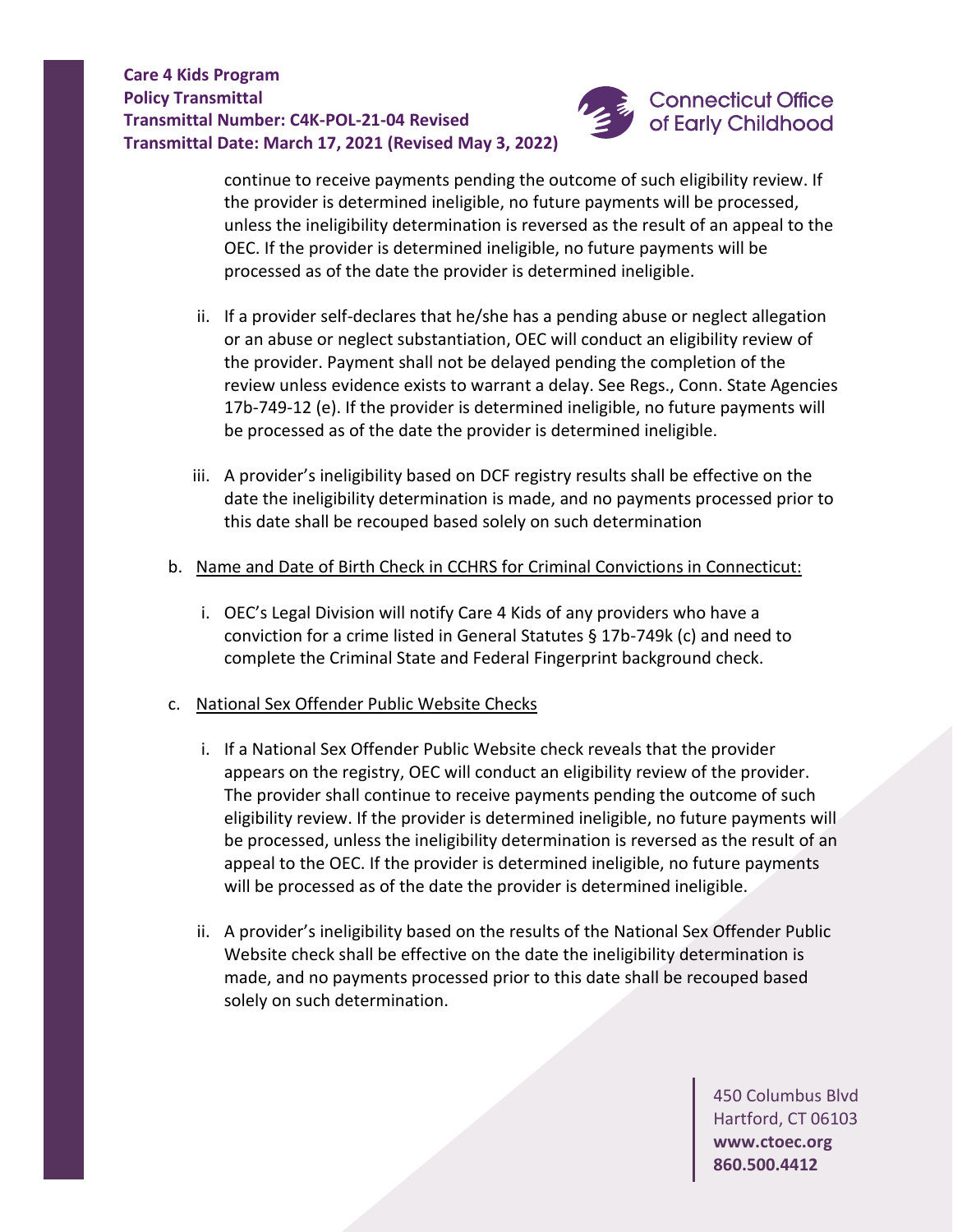

- d. Criminal State and Federal Fingerprint Checks Through DESPP
	- i. When a CCHRS check indicates that a provider has a conviction for a crime listed in General Statutes § 17b-749k (c), the provider must complete a fingerprint supported criminal history records check.
	- ii. Care 4 Kids shall mail the provider a Notice of Criminal Background Check Fingerprinting upon receipt of the notification from OEC.
	- iii. Providers who fail to complete the fingerprint supported criminal history records check within 30 days from the date of notice from Care 4 Kids will be made ineligible until such time the completed information is returned. Once the fingerprint supported criminal history records check is submitted, the provider's status shall be changed to eligible and payment shall not be delayed pending the completion of the criminal history records check unless evidence exists to warrant a delay. See Regs., Conn. State Agencies 17b-749-12 (e).
	- iv. If a provider has an outstanding arrest warrant for a felony due to selfdeclaration, a CCHRS check, and/or a fingerprint check, the provider may be conditionally eligible pending the final outcome of the criminal charges. If the charges are dismissed or the provider is found not guilty then the provider's status shall be changed to eligible. If the provider is convicted, then OEC shall conduct an eligibility review. Payment shall not be delayed pending the completion of such review unless evidence exists to warrant a delay. See Regs., Conn. State Agencies 17b-749-12 (e). If the provider is determined ineligible, no future payments will be processed as of the date the provider is determined ineligible, unless the ineligibility determination is reversed as the result of an appeal to the OEC.
	- v. When a provider self-declares, a name and date of birth check, and/or fingerprint checks reveal a provider has an outstanding arrest warrant for child abuse or neglect; the illegal use, sale or possession of controlled substances; a crime against persons; and/or similar offenses, the provider may be determined conditionally eligible, pending the final outcome of the criminal charges. If the charges are dismissed or the provider is found not guilty then the provider's status shall be changed to eligible. If the provider is convicted, then OEC shall conduct an eligibility review. Payment shall not be delayed pending the completion of such review unless evidence exists to warrant a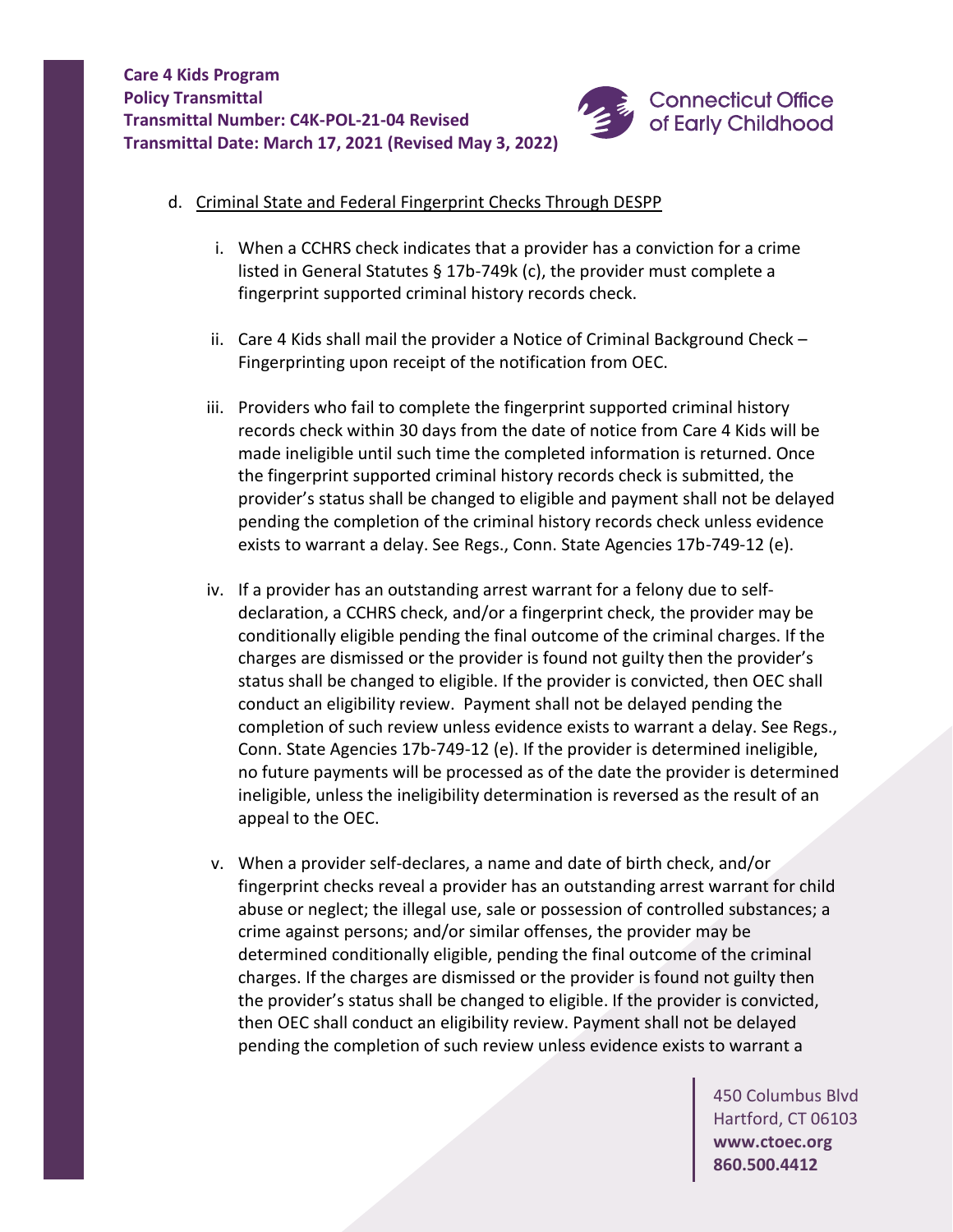

delay. See Regs., Conn. State Agencies § 17b-749-12 (e). If the provider is determined ineligible, no future payments will be processed as of the date the provider is determined ineligible, unless the ineligibility determination is reversed as the result of an appeal to the OEC.

vi. A provider's ineligibility based on fingerprint results shall be effective on the date the ineligibility determination is made, and no payments processed prior to this date shall be recouped based solely on such determination.

#### **3. Appeal Process**

a. If a provider is deemed ineligible for Care 4 Kids payments due to an abuse or neglect substantiation and is listed on the Central Registry, the provider may appeal that substantiation by completing a [DCF Request for Appeal Form](https://portal.ct.gov/-/media/DCF/Policy/NEW-fillin-Forms/DCF-2210-B-1-13-21.pdf) and submitting it to:

DCF-Legal Division Department of Children and Families [DCF.Appeals@ct.gov](mailto:DCF.Appeals@ct.gov)

b. If a provider is deemed ineligible for Care 4 Kids payments due to a State of Connecticut criminal history record, the individual may challenge the criminal background check results by contacting:

Department of Emergency Services and Public Protection State Police Bureau of Identification (SPBI) 1111 Country Club Road Middletown, CT 06457 860-685-8480

c. If a provider is deemed ineligible for Care 4 Kids payments due to a Federal Bureau of Investigation criminal history record, the individual may challenge the criminal background check results by contacting:

Federal Bureau of Investigations Criminal Justice Information Services Division Attention: Special Correspondence Unit, Mod. D2 100 Custer Hollow Road Clarksburg, West Virginia 26306